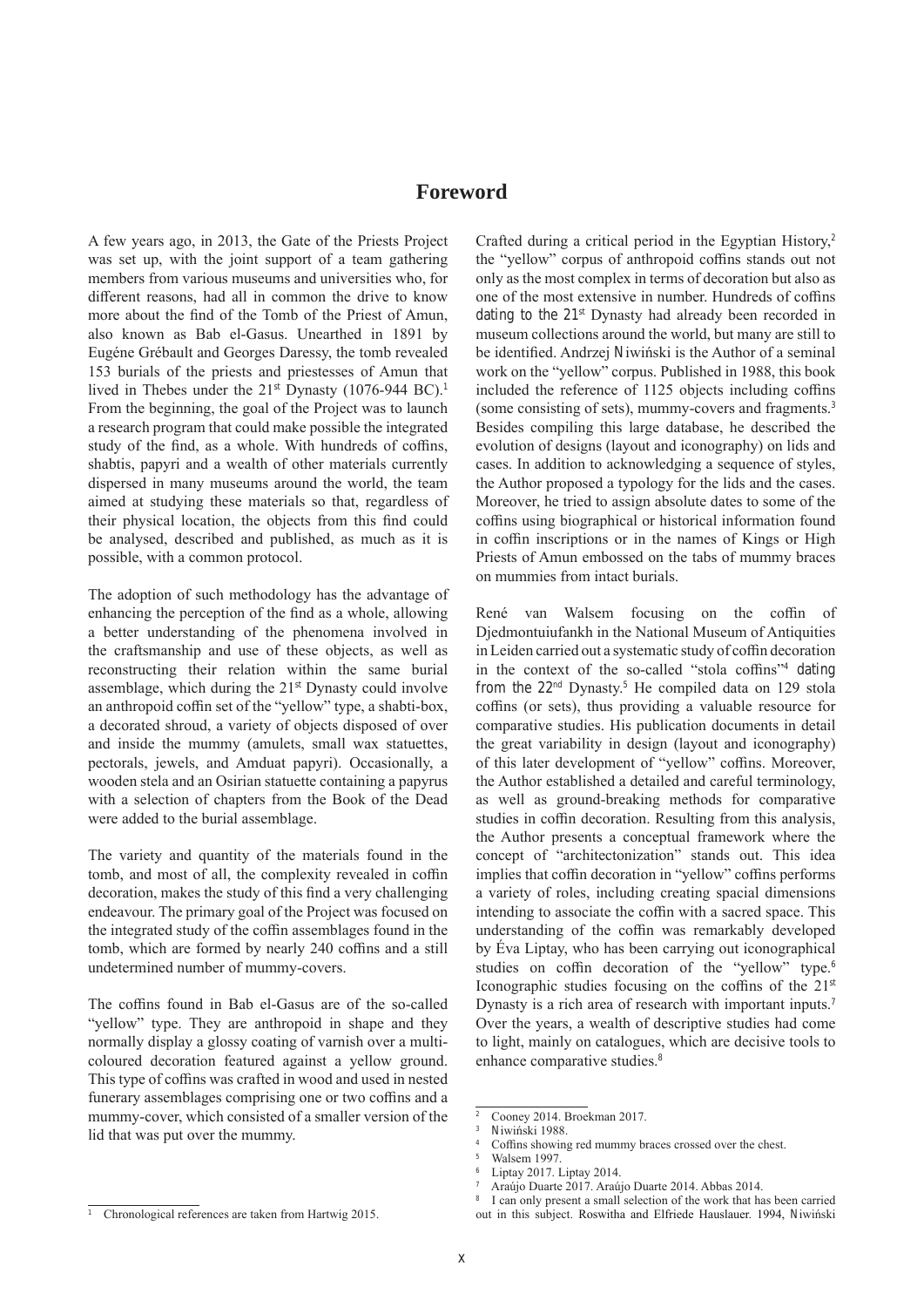During the last decades, non-invasive imaging methods have contributed to revealing the carpentry techniques and materials used in the craftsmanship of a coffin, which allowed an in-depth understanding of the processes used in ancient funerary workshops.<sup>9</sup>

The research carried on "yellow" coffins by Kathlyn Cooney<sup>10</sup> has led to the increasingly stronger conviction that "yellow" coffins had been used, re-used and recycled several times during the 21<sup>st</sup> Dynasty. Therefore, only exceptionally mummies can be used as a dating criterion, which makes the task of dating a particular coffin extremely difficult.

Besides, this phenomenon did make artificial the study of the coffins found in Bab el-Gasus as an independent group. To better understand this corpus of coffins we have necessarily to study them in the context of the "yellow" type as a whole, a task to which I have been dedicating myself ever since the project has been set up. In 2018, I published a study on the decoration of the lids and mummy-covers.<sup>11</sup> Based on the concept of "architectonization" by René van Walsem,<sup>12</sup> I carried out this study using a wide corpus of "yellow" coffins. I use a morphological approach to study coffin decoration, i.e. the form and structure of the different compositions displayed on coffins are the main focus of my analysis. In my approach I isolated the different decorative sections of the lid and studied them separately, aiming at defining the principles of composition, the symbolic significance and the typology of each one of them. This study was carried out using the seriation method: each section was examined in all the objects of the corpus to showcase "genealogical lines", i.e. to distinguish older models and how they were transformed, re-interpreted and passed along during the 21<sup>st</sup> Dynasty.

The present book has come to light as a complementary work of this study. Here, I present a small selection of coffins. Each one of these burial assemblages illustrates a particular stage of evolution of the "yellow" type and it can be seen as a "model".

Most of the coffins here presented are discussed exclusively from an art-historical perspective. Today, when so many technical advances have been put forward, this approach to the subject risks to be seen as "old-fashioned". However, I have been witnessing from my own experience that also in this field much is yet to be done.

There is no doubt that, from an art-historical perspective, the study of coffin decoration needs to be grounded on the formal description of the object. We may wonder why

we should develop such lengthy descriptions when the photographic records allow direct access to the information contained in the object. The answer is that the difference between the formal description and the photographic records is epistemological. Photographic records provide rough, unprocessed data, while the description results from a scientific procedure that reads the object according to a certain conceptual framework. It is true, however, that if the conceptual framework is lacking in the description, then it will inevitably remain a common-sense discourse with little impact in terms of scientific knowledge. Although I have dealt with this subject in previous publications,<sup>13</sup> it is never too much to emphasize the importance of the process of describing coffin decoration, when our goal is to understand the significance and meaning of these objects.

In other words, fundamental for the formal description of an object is the underlying concept that we use to describe it. As observers of ancient artefacts, we need to realise that this process is not as simple as it may seem. From a scientific standpoint, we necessarily have to "see" ancient artefacts through a conceptual lens, otherwise the object remains nothing but a "curiosity" or a "relic". This conceptual framework mediates the formal description of the object and determines how the information it contains is processed (or not) henceforth. The problem is that, far too often, we tend to work with untold concepts more or less unconsciously borrowed from the methods used in the study of other objects. In coffin decoration, in particular, some publications show a clear association between these objects and the concept of "stela".<sup>14</sup> This association determined that only the inscriptions were recorded and most of the remaining information was simply ignored. If in some objects, such as those making exclusive use of writing in their decoration, this underlying assumption may have not been particularly harmful, in the "yellow" coffins this approach prevented that a massive amount of information could have been processed.

More often, anthropoid coffins had been also frequently associated with the concept of "statue". In some objects, this association may have been useful – such as most of the anthropoid coffins produced until the mid-18<sup>th</sup> Dynasty – but the "yellow" type, with its richly decorated interiors, would hardly be suitably described in that way. The untold association of the "yellow" type with the concept of "box" has prevailed, allowing a more or less effective record of visual information from both the outer and inner areas of the coffin.<sup>15</sup>

Andrzej Niwiński was one of the first scholars to pay a great deal of attention to the description of iconography, but still his documentation methods remained litle adapted to the complexity of the visual information conveyed

<sup>1996,</sup> Niwiński 1997, Liptay 2011, Niwiński 2004, Jamen 2016, Sousa 2017, Sousa 2018b.

<sup>9</sup> Serpico and White 1998, Asensi Amorós 2017, Dawson and Strudwick 2019.

<sup>10</sup> Cooney 2019.

<sup>11</sup> Sousa 2018.

<sup>12</sup> See van Walsem 1997, 358-359.

<sup>&</sup>lt;sup>13</sup> Sousa 2017a.

<sup>&</sup>lt;sup>14</sup> See, for instance, the description of the coffin of Nespenthe, in Berlev,

Hodjash, 1998: 5-8. See also Daressy, 1909.

<sup>&</sup>lt;sup>15</sup> Daressy 1909, Gasse 1996.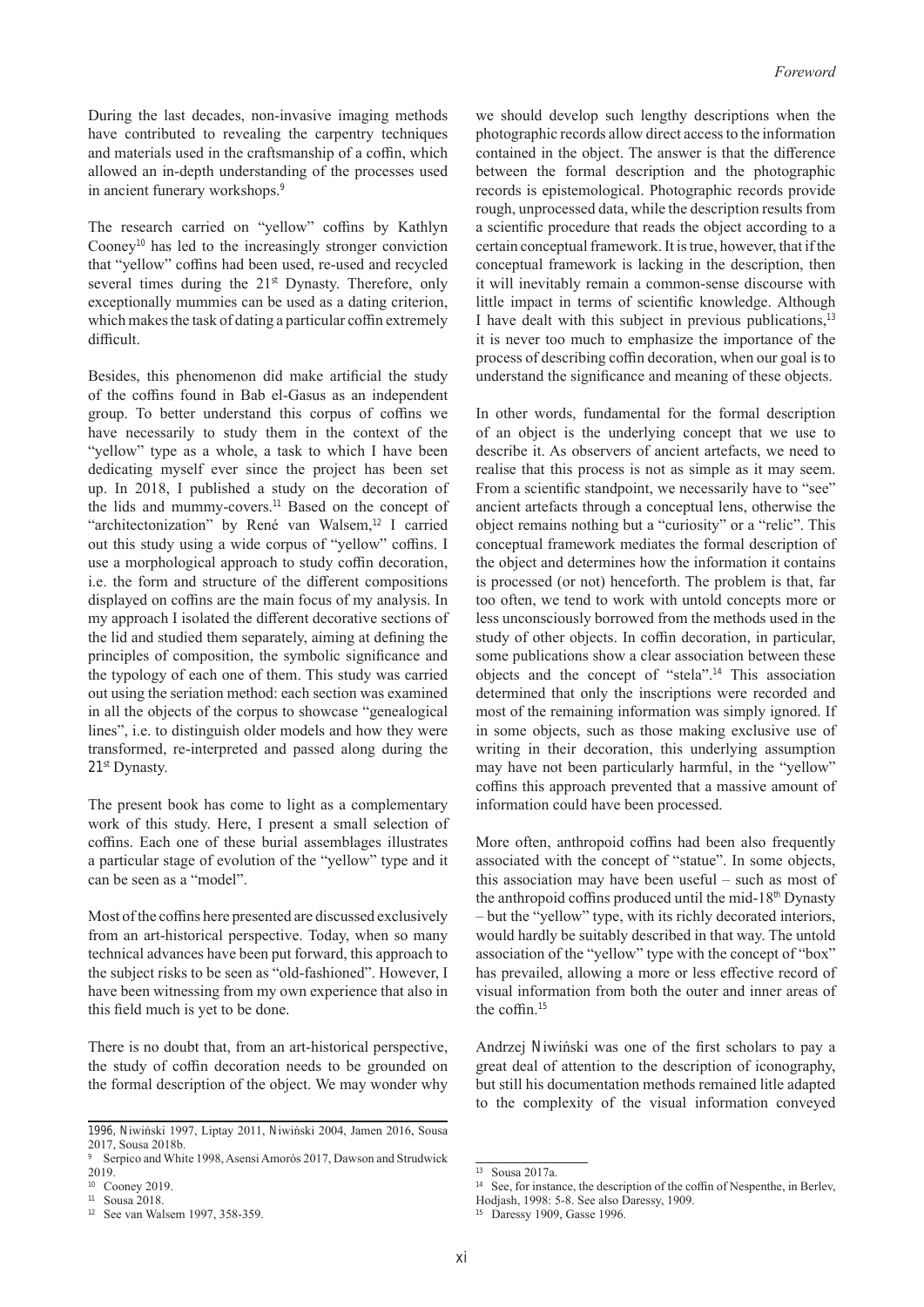by "yellow" coffins.<sup>16</sup> From the visual point of view, the catalogues by Roswitha Egner and Elfriede Hauslauer stand out as the first accomplished attempts to document coffin decoration in a consistent manner, already showing the concern for dividing the object into well-defined areas.<sup>17</sup>

However, the full acknowledgement of the "yellow" coffins as highly complex and multidimensional entities only emerged with the specific association of these objects with the concept of "building", an idea put forward with the concept of "architectonization".<sup>18</sup> This idea implies that coffin decoration in "yellow" coffins performs a variety of roles, including creating spacial dimensions intending to associate the coffin with a sacred space. In this process, the coffin ceased to be decorated as a whole piece and was formally divided in different, one can say "semi-autonomous", areas.<sup>19</sup> Each of these areas not only has a repertoire of its own, as it forms a composition ruled by its own principles. From the art-historical perspective, these compositions form one of the most distinctive aspects of the "yellow" type, as they witness the extensive use of features previously used in the decoration of tombs or temples, such as block friezes, floral patterns, or the organization in registers, in the decoration of coffins. Moreover, the compositions that resulted in this manner, exhibit layouts borrowed from the decoration of walls, ceilings or doors.<sup>20</sup>

Necessarily, this wealth of information is largely overlooked if the description of "yellow" coffins fails to adapt the concept of "architectonization". A crucial step of this process is the obvious acknowledgement of the different sections, which implies the adoption of consistent terminology and the description of these sections as independent formal units,<sup>21</sup> and not as a loose association of features.

Interestingly, studying each section independently sheds light into new phenomena. For example, when examining the layout of a particular coffin we can perceive variations of the weight that each section presents in the global program of the object. Moreover, these changes do not simply result from an individual variation, but follow a broader pattern, in which we detect consistent traces of what can be perceived as a "rise of complexity". This development affects the coffin as a whole but it is generated within every single section. The value and significance of each section thus changed significantly along the period during which "yellow" coffins remained in use and that necessarily implied a dynamic process with obvious implications in workshop processes and decoration choices.

<sup>21</sup> Sousa 2017.

With this discussion, I would like to show how important are our methodological choices and how they impact the phenomena that we can perceive when studying a particular object. Therefore, whenever I examine a "yellow" coffin, my first concern is to describe it using the methodology that, in my point of view, better grasps the specific features of this object and, in a way, reveals what can be seen as its "fingerprint".

The adoption of this methodology necessarily collides in some aspects with previous methods, concepts and typologies. In my regard, one of the main problems that the study of the "yellow" coffins have to address lies precisely in its definition, as Ramesside coffins have been persistently conflated with the "yellow" type.<sup>22</sup> To understand the boundaries between these coffins, in Chapter I it is presented an overview on the evolution of coffin decoration from the Middle Kingdom down to the early 20<sup>th</sup> Dynasty.

Methodological aspects are further debated in Chapter 2. The typology that has been created under this framework is crucial for the subsequent interpretation of the data, as it helps us to identify the position of a particular coffin within the broader spectrum of the changes that affected coffin decoration from the late Ramesside period to the early 22nd Dynasty. In 2018, in the first volume of my systematic study on coffin decoration of the "yellow" type,<sup>23</sup> I published a short overview of my typology of the lid/mummy-covers. I take this chance to further develop and update this typology, aiming at making clear to the reader its mechanics of use. It would have been interesting to add a quantitative input in this chapter in particular, but this will be dealt with in a future work.

My goal in writing this book is to enhance the perception of the reader to the importance of using a sound terminology and a consistent methodology of description for the treatment of the data and its interpretation. The typology, in particular, reveals important clues on dating, but also helps to give visibility to ancient workshop practices and to social patterns regarding property and commission of funerary goods.

In my previous publications, I have been focusing on particular collections of antiquities that had been found in the Tomb of the Priests of Amun and had been sent away to museums out of Egypt. Even in these small samples a wide stylistic and formal diversity can be found, but of course, in this context it is hardly possible to explore the evolution of coffin decoration as a whole.

In this volume, I gathered a sample of nine burial sets in an attempt of illustrating the main trends that affected coffin decoration during the  $21^{st}$  and early  $22^{nd}$  Dynasties. Each coffin set presented in this book represents a particular

<sup>16</sup> Niwiński 1996. Niwiński 1999. Niwiński 2004.

<sup>17</sup> Egner, Hauslauer 1994. Egner, Hauslauer 2009.

<sup>18</sup> See van Walsem 1997, 358-359.

<sup>19</sup> Sousa 2017a.

<sup>20</sup> Sousa 2018.

 $22$  Niwiński 1988, 68-70.

<sup>23</sup> Sousa 2018.